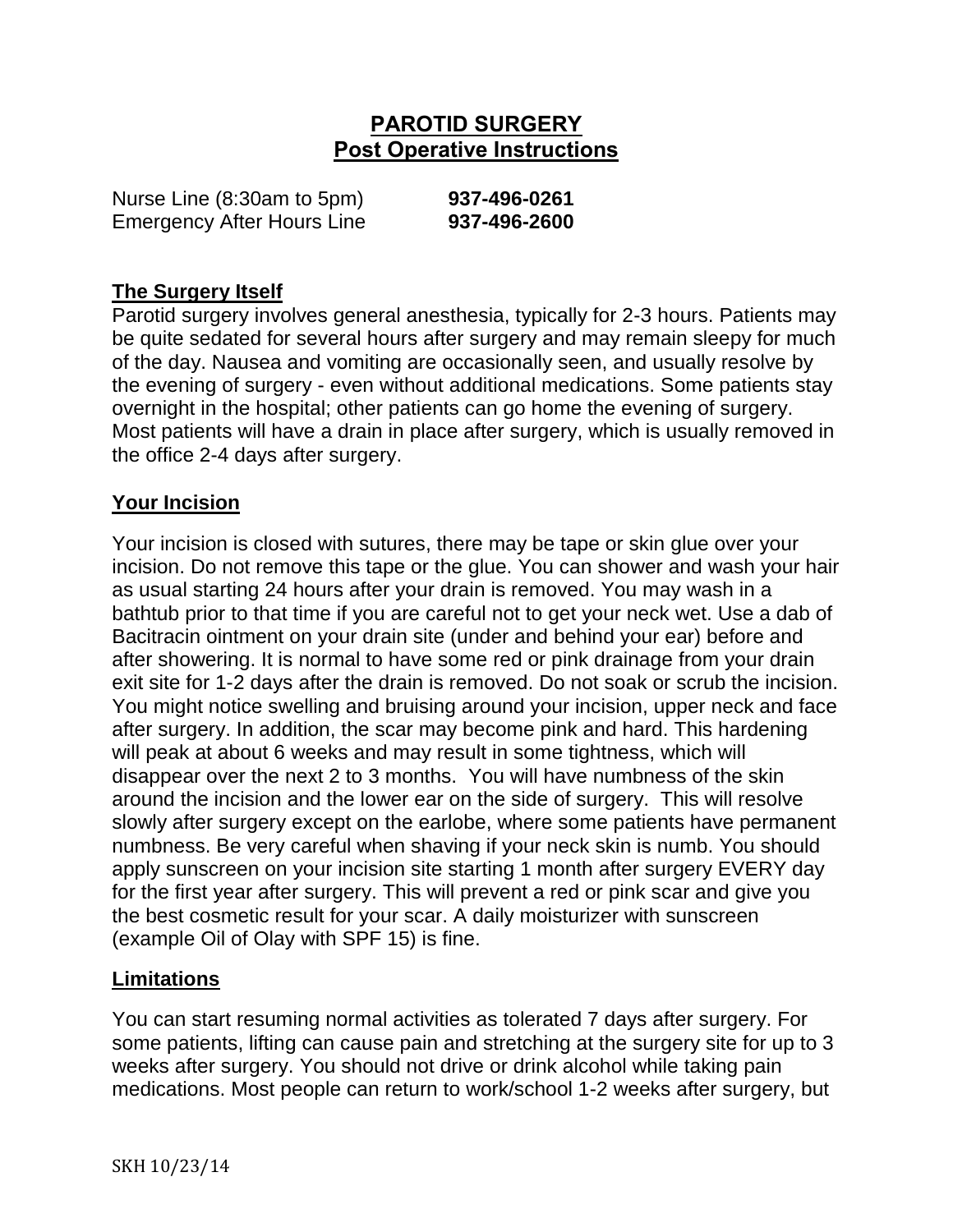there may be physical limitations as far as what you may do while at work. Your surgeon will review your specific limitations and release you when you are ready to return to work.

## **Medications**

- Pain medication can be used for pain as prescribed. Pain is expected after surgery. Your neck and face will be sore and pain will be worse when the neck is stretched and moved. As the surgical site heals, pain will resolve over the course of a week. It is not uncommon for pain to get worse when you first go home because your activity may increase but from that point on the pain should improve every day. Pain medications can cause nausea, which can be prevented if you take them with food or milk.
- You may be given a stool softener (Colace) because pain medications may make you constipated. It is recommended that you use these starting right after surgery -- you may discontinue if you find that you are having normal or loose stools.
- Bacitracin ointment should be applied to the drain exit site three times a day for 2 days after the drain is removed. It should also be applied before and after showering for 24 hours after the drain is removed. Bacitracin ointment can also be applied to the incision once the tape is removed or the glue peels off. This prevents scabbing and itching.
- Take all of your routine medications as prescribed, unless told otherwise by your surgeon. Any medications that thin the blood should be avoided.
- **IT IS OK TO TAKE OVER THE COUNTER PAIN MEDICATION (IBUPROFEN, NAPROXEN, or ACETAMINOPHEN) IN ADDITION TO**  YOUR PRESCRIBED MEDICATIONS. DO NOT TAKE ASPIRIN UNI FSS. CLEARED WITH YOUR SURGEON.
- Limit Acetaminophen/Tylenol to less than 4,000mg/day
- Limit Ibuprofen/Motrin to less than 3,600mg/day

# **Pain**

• The main complaint following parotid surgery is pain with eating, swallowing and neck movement. Some people experience a dull ache, while others feel a sharp pain. This should not keep you from eating anything you want and will improve daily after surgery. When the sensation returns to the skin of the neck and ear, there may be feelings like electric shocks from the sensory nerves returning to normal function. The nerve that controls movement of the facial muscles is exposed during parotid surgery. Because of this, some patients have weakness in those muscles after surgery from swelling which will resolve with time. This may make the